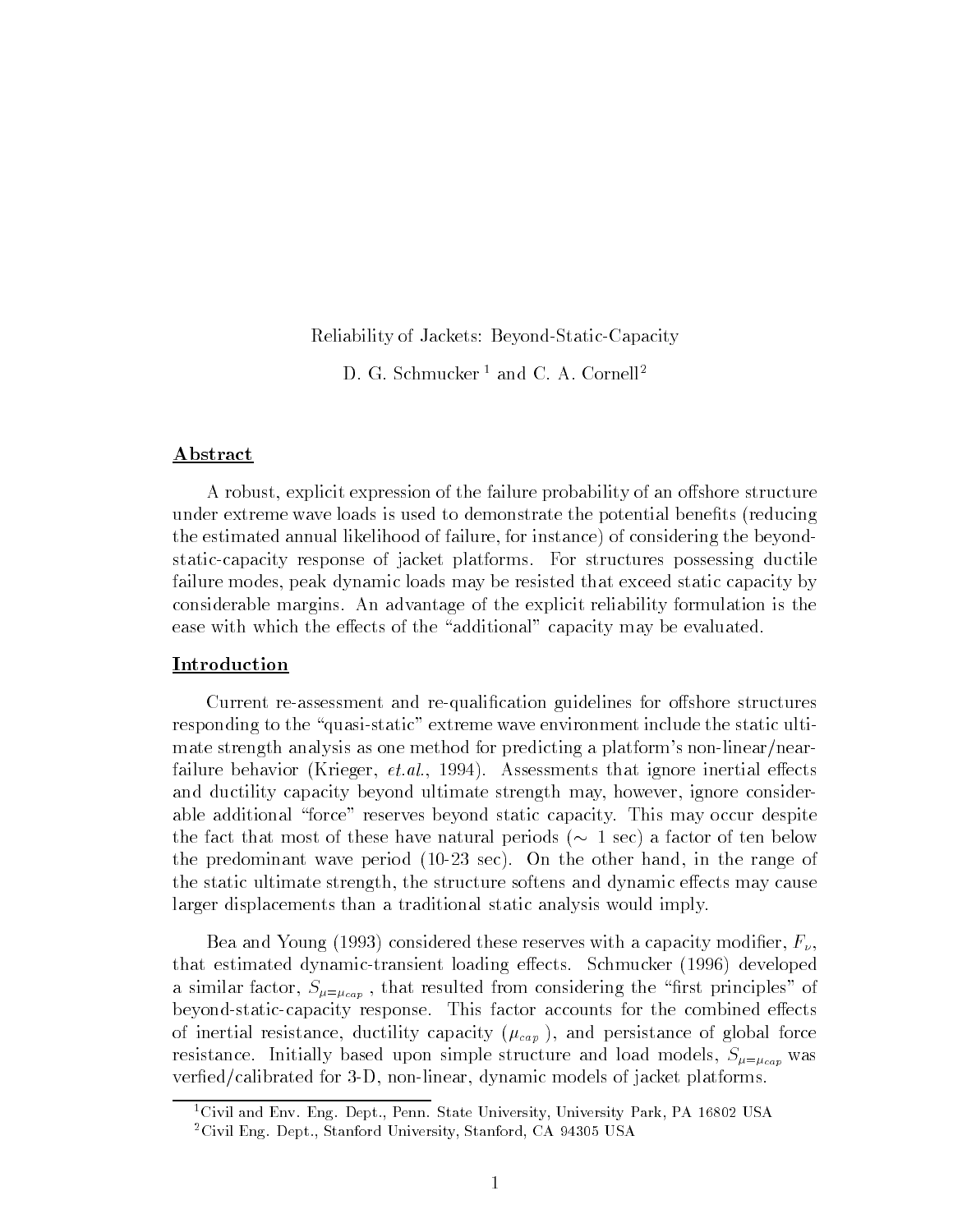#### Beyond-Static-Capacity Characterization

Salient structural features that aid in determining  $S_{\mu=\mu_{cap}}$  may obtained from a static pushed in the distribution of the decline in Fig. 1 and are described in Fig. 1 and 3 and 3 and 3 and  $\mu_{cap}$ . When  $S_{\mu=\mu_{cap}}$  is multiplied by  $F_{ult}$ , the product represents the "effective" force capacity. The implication is that a load history that has a peak value equal to this product induces a ductility demand equal to  $\mu_{cap}$ .



Figure 1: Example Case Static Pushover Analysis

Schmucker (1996) found that a structure's beyond-static-capacity behavior may be estimated by the form:

$$
S_{\mu=\mu_{cap}} = S' + a_1 \left(\frac{1}{4\pi^2} \left(\frac{T}{t_d}\right)^2 \left(\frac{\mu_{cap} - \Omega_x}{\Omega}\right)\right)^{b_1}
$$
 (1)

where S represents the load for which  $\mu = \Omega_x$ . When the structure responds quasi-statically to the load environment,  $S' \simeq 1$ . This form results from considering elasto-plastic systems ( = <sup>x</sup> = 1) responding to a squared-sinusoidally varying load history. It can also be shown that  $a_1 = 2.25$  and  $b_1 = 0.5$  for these systems. The presence of  $T$ , the structure's natural period, in  $(1)$  indicates the effect of the structure's mass, or inertial resistance; note here that larger inertia (T) increases the effective capacity  $S_{\mu=\mu_{cap}}$ . The effect of load duration is captured by the characteristic time scale of the load,  $t_d$ , e.g., the duration of the wave/current induced base shear of interest.

For pushover behavior such as in Fig. 1, 5,  $a_1$ , and  $b_1$  are dependent on  $\Omega$ ,  $\{x \in T \mid \mathcal{S} \text{ and } \mathcal{S} \text{ are finite and } \mathcal{S} \text{ is finite and } \mathcal{S} \text{ is finite.}$ as characterized by the norm  $\mathcal{I}_{\psi}$  by the intertion of the intertions more more  $\mathcal{I}_{\psi}$  is the same more complete important than is suggested by familiar linear analyses (where typical dynamic amplications (DAF) for shallow to moderate water depths are less than 1.05). The result is that at least a (small) series of single-degree-of-freedom, dynamic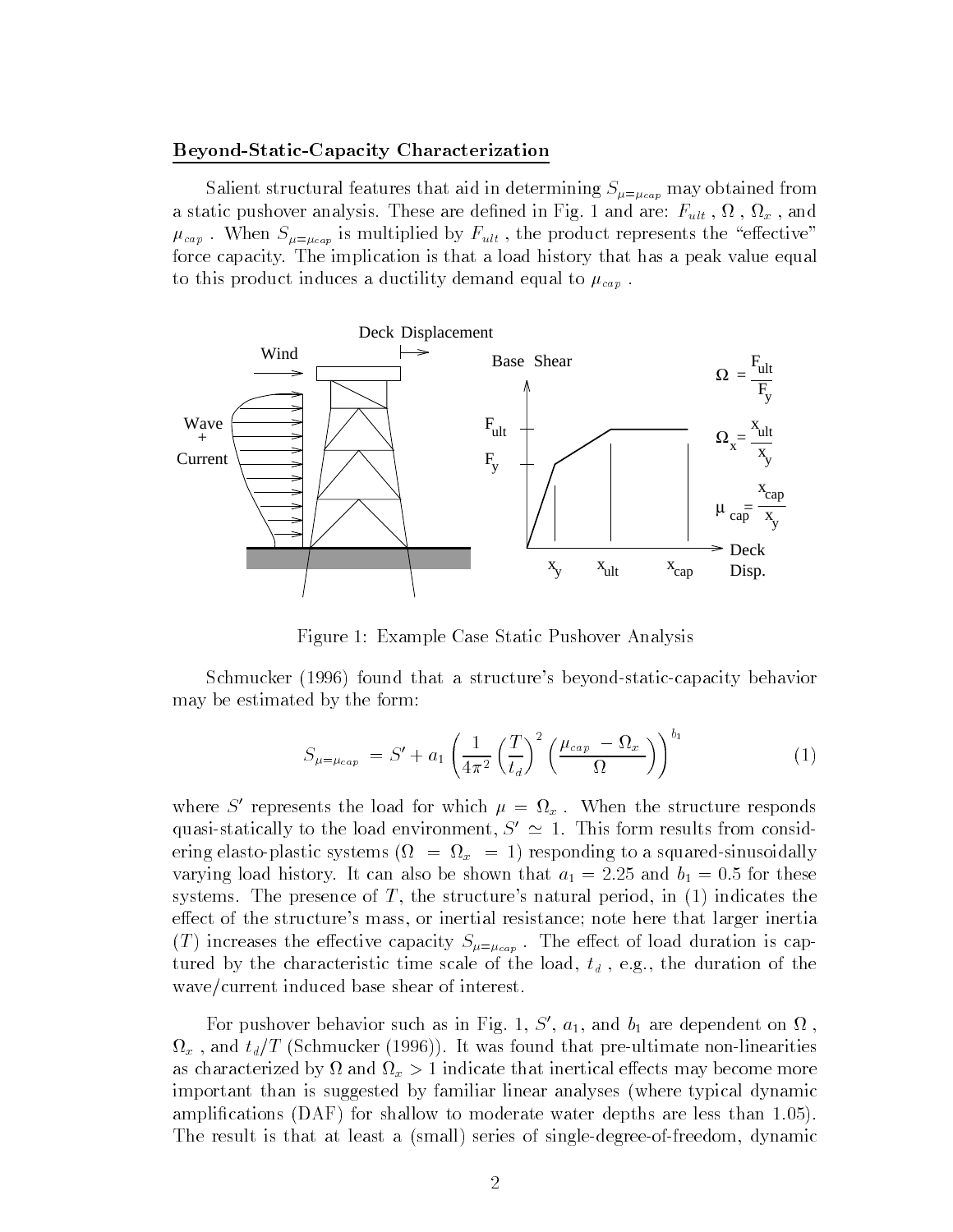analyses must be performed to establish the relationship between peak dynamic loads and the subsequent ductility demand. The parameters  $a_1$  and  $b_1$  are then determined from best ts to the data. For the structure of Fig. 1 with = 1:56,  $x_{x}$  = 5.2, and  $t_{d}/T$  = 5.5, it may be shown that  $S$  = 0.89,  $a_{1}$  = 5.34 and  $b_1 = 0.558$ . Note that this S' value indicates that force and ductility demands equivalent to static capacity are dynamically induced by a peak load only 89% of static capacity, implying an "effective DAF" of more than 1.1.

### A Direct Reliability Expression

An important benefit of the response property  $S_{\mu=\mu_{cap}}$  is its relatively simple inclusion in the assessment of structural reliability. A robust, simple expression for the failure probability,  $p_f$ , that includes both load and capacity variability is shown in Cornell (1995) to be:

$$
p_f \simeq H(\hat{R}) \exp\left[1/2(k_1 \delta_R)^2\right] \tag{2}
$$

in which  $H(t)$  is the CCDF of the base shear evaluated at the median capacity,  $\mu$ , the capacity is given by  $\mu = S_{\mu=\mu_{cap}}$  Fult ;  $v_R$  is the COV of the capacity; and  $k_1$  is a slope parameter of H and is an (inverse) measure of the variability of the load. This simple form results from approximating the CCDF in the region of interest by  $H \simeq \kappa_o x^{-\kappa_1}$ . Typical values of  $\kappa_1$  are about 4 to 8 for dragdominated wave/current-induced base shears.  $\delta_R$  depends on the COV of  $F_{ult}$  and, through  $S_{\mu=\mu_{cap}}$ , on the COV's of  $t_d$  and  $\mu_{cap}$ ; typical values of  $\delta_R$  might be about 0.2-0.25. Not included here is the (potentially considerable) increase in effective capacity identified in Schmucker (1996) related to the difference between the absolute and relative velocity formulations of Morison's wave force equation. Again, this difference is not important in the linear domain.

### Design/Re-Assessment Format

The reliability implications of accounting for  $S_{\mu=\mu_{cap}}$  are easily evaluated via (2). If we denote  $p_{fs}$  as the failure probability associated with the load exceeding the *static* capacity, then the reduction in the estimated  $p_f$  by including  $S_{\mu=\mu_{cap}}$  is:

$$
(p_{f \circ}/p_{f s}) = (S_{\mu = \mu_{cap}})^{-k_1}
$$
 (3)

For the structure of Fig. 1, the effect of different ductility capacities on  $p_{fo}$  / $p_{fs}$ through  $S_{\mu=\mu_{cap}}$  are shown in Table 1. The mean value of  $t_d/T$  has been taken as 5.5, and k1  $^{-1}$  = 6. Note that when capacital  $\rho_{\alpha}(y)$  displays denote a control (peak) dynamics denote that induces this demand is not the statically predicted value of  $F_{ult}$ . Rather, it is a force that is 89% of  $F_{ult}$ . This implies that a simple static basis would underestimate the properties of  $\mathcal{L}$  if  $\mathcal{L}$  is limited to  $\mathcal{L}$  is limited to  $\mathcal{L}$  is limited to  $\mathcal{L}$ ultimate inertial effects, if this system has sufficient ductility capacity ( $\mu_{cap} = 10$ ), there may be a reduction in the estimated failure probability of 0.5 from that of the static-based estimate. Reductions much beyond this value require somewhat unrealistic values of  $\mu_{cap}$ . Indeed, certain structural configurations may not be able to support displacements beyond cap <sup>=</sup><sup>x</sup> .